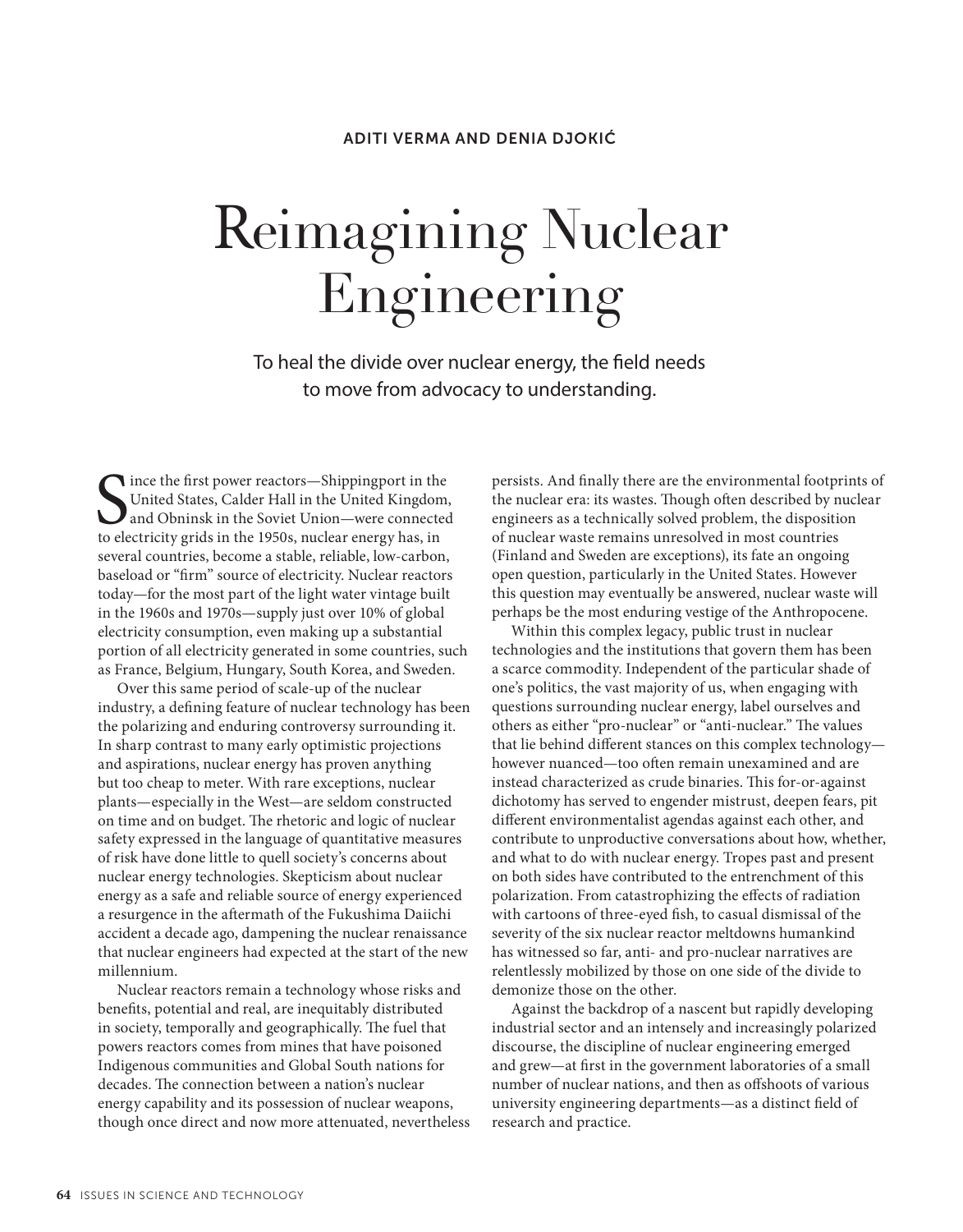We are two academics trained within this discipline who do not identify with either side of the anti-pro nuclear divide. Nor do we necessarily even share with each other the same vision of the future and fate of nuclear technologies. Yet we agree (as do many nuclear professionals today) that the past and present dilemmas of our field—technical, social, political, economic, and ethical—are profound, and cannot be solved by simply picking a side and working within it. We also agree that in order to engage with the discontents of our field in a meaningful, productive way, we nuclear engineers must, irrespective of the future of the field and its technologies, learn to engage with its contradictions much more attentively than we have in the past—even if these contradictions ultimately remain unresolvable.

Here we offer a call to the field of nuclear engineering to reexamine its intellectual and ethical foundations and commitments. We are attempting to imagine a path toward a nuclear engineering discipline that better prepares its intellectual progeny to sense and reason with the inevitable moral dissonances that the management—creation as well as dismantlement—of nuclear technologies poses for society. Our critique of nuclear engineering as well as our thinking about how our discipline can do better is grounded in our own professional and intellectual journeys as nuclear engineers.

#### *Aditi*

I grew up in India in the 1990s, when concerns about energy access loomed large in the country, as they do even now. Largely cut off from global nuclear supply chains following India's nuclear test in 1974, the nation's nuclear scientists and engineers had, by the 1990s, reinvented and reverseengineered the nuclear energy technologies that had been denied them. By the 1990s, nuclear energy technologies, then regarded as Indian, had come to be associated with national technological prowess, postcolonial autonomy, and modernity. Against this historical and cultural backdrop, nuclear reactors appeared in high school textbooks as a practically obvious and socially useful application of the principles of nuclear physics.

I arrived at the Massachusetts Institute of Technology to start my undergraduate studies in the fall of 2008, the same year that India and the United States had inked a nuclear deal granting India access to American nuclear energy technologies. Nuclear science and engineering appealed to me because it applied the physics that had captivated me as a high school student to the problem of energy access I deeply cared about. But I was also fascinated by the policy and social problems in which nuclear technologies were mired. What does it mean to design and manage these technologies equitably? Though having vast potential to support social progress, these technologies inevitably also produce serious harms. How should such harms, past and future, be repaired? Can these harms be sufficiently repaired to justify the continued existence of these technologies?

I searched for answers through coursework and in the world beyond my home department, through internships at the International Atomic Energy Agency headquartered in Vienna, at a French reactor design company (then Areva, now Framatome), and at a think tank in India (Center for the Study of Science, Technology and Policy). But the discussions at these places, while concerned with such familiar topics as nonproliferation, safety, waste, and public acceptance, were unable to accommodate what seemed to me the deeper underlying questions of purpose, of ethics and responsibility, and of the role of the engineer in society.

I started my doctoral studies in nuclear science and engineering in 2012 at a paradoxical time when enthusiasm about nuclear energy technology was growing because of its potential to meet future energy demands without contributing to global warming. Yet amid this enthusiasm, the March 2011 Fukushima Daiichi nuclear power plant accident had set off a crisis within the nuclear energy field, as it became immediately apparent that the risks of nuclear energy were far from well understood, let alone contained.

My education and professional experiences in the nuclear field so far had left me with an increasingly uncomfortable realization that something was missing in the ways that nuclear engineers were being trained. Fukushima brought this discomfort sharply into focus. The rigors of academic science and engineering did not prepare nuclear engineers to think and make decisions about the design, management, and governance of nuclear technologies in ways that could make sense of the complex amalgam of benefits and harms that were as much a part of the technology as the reactors themselves.

As an early-stage graduate student, I resolved to work at the intersection of engineering and the social sciences, to try to gain a better understanding of nuclear technologies in their social and political contexts. I would master the scientific and engineering fundamentals of the nuclear field, while also immersing myself in social scientific theory and methodology beyond my home department. One of my advisers—a sociologist—observed that not only would I have to learn to think like a nuclear engineer but also simultaneously learn how to observe and critique the nuclear engineers' ways of thinking. My first two years of graduate school—as I attempted to work inside as well as across each of these two vastly different ways of knowing—were both exhilarating and a time of constant intellectual crisis.

My doctoral research began with a hunch that the notion of risk was far more nuanced and complicated than the way it was conceived, formalized, and discussed in academic nuclear engineering. I was concerned that simplistic notions of risk were being perpetuated through nuclear policies, and through the teaching and practice of nuclear engineering.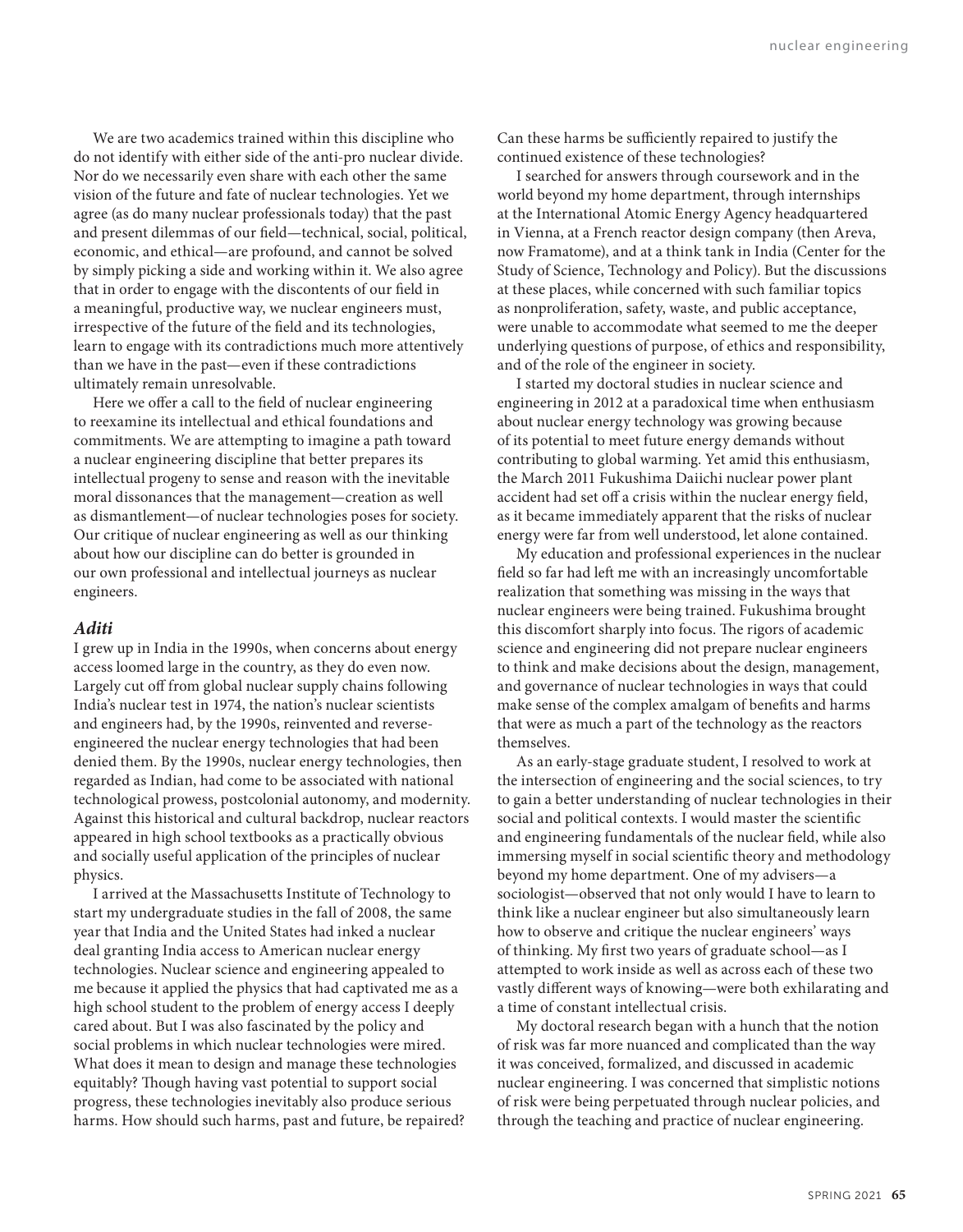I began to study (and continue to study) how designers of nuclear technologies make decisions in the early stages of design—decisions that go on to shape the safety, cost, and performance of the technology throughout its life. Other fields of engineering have a tradition of studying, critiquing, and improving design, but the pursuit of such self-knowledge—perhaps due in part to the wartime origins of reactor technologies, the relative youth, and, until recently, the insular nature of the discipline—has been largely intellectually alien in nuclear engineering. I am therefore a nuclear engineer in ways that the field at large does not yet understand are possible.

#### *Denia*

I was born and raised in the deeply anti-nuclear climate of Austria. The country's only commercial nuclear reactor project, Zwentendorf, was shut down by a national referendum in 1978, before it could be turned on. My early childhood memories include the vague disquiet of not being allowed to drink milk after the Chernobyl accident in April 1986. The radioactive plume making its way over Europe seeped into our home in the form of my mother's incessant and luckily unfounded—worries about her pregnancy with my younger brother. In school, the apocalyptic fictional texts *Die Wolke* (*The Cloud*) and *Die letzten Kinder von Schewenborn* (*The Last Children of Schewenborn*) were assigned as required reading, impressing upon our young minds horrific images of what this mysterious, powerful technology could unleash. I remember my teenage years being punctuated with news images of students chaining themselves to train tracks to protest the shuttling of nuclear waste canisters between France and Germany. Perhaps surprisingly, even though I had profoundly internalized Austria's environmentalist sensibilities from a young age, I had not quite assimilated the dominant anti-nuclear narratives surrounding me. Instead, I suspect they may have piqued my curiosity about this mysterious, Promethean technology.

In the mid-2000s, while studying physics at university and as concerns about climate change were rising, I began to sense that electricity generation from nuclear energy might be an inevitable technological development path as the need for divestment from fossil fuels became more and more urgent. Powerful narratives about the promising future of nuclear energy convinced me that nuclear energy was an important part of the solution to climate change, and that there were "only" three technical challenges left to overcome: proliferation, cost, and waste. Public trust—except insofar as it was described as a problem of public acceptance of scientific expertise—was rarely mentioned as a significant issue that nuclear engineers should care about. At the time, it was not difficult to believe the widespread claims of nuclear energy advocates that the risks of nuclear accidents were now all but eliminated, and that our biggest safety and security worries

lay in radioactive material transport and terrorist attacks. After all, Chernobyl was already decades in the past, and ubiquitous Western narratives of technological exceptionalism blamed that accident on the flawed reactor design and failures of Soviet bureaucracy.

I resolved to venture away from the abstract world of (astro) physics, and started a PhD program at the nuclear engineering department at the University of California, Berkeley, in 2005, during the heyday of the nuclear renaissance. The Energy Policy Act, a law promoting the construction of more nuclear power plants in the United States, had just been passed in Congress. Only a few months later, President George W. Bush announced the Global Nuclear Energy Partnership (now known as the International Framework for Nuclear Energy Cooperation), a program to promote the use of nuclear power internationally through a framework of "supplier" and "user" nations. With this as a backdrop, my environmentalist leanings led me to study the ever-growing radioactive waste problem. At the time, I treated it as a hurdle to overcome in order to enable the growth of nuclear energy in an environmentally responsible way.

Optimism about the bright future of nuclear energy technology seemed to be growing—until the 2011 Fukushima Daiichi nuclear power plant accident precipitated a reckoning among my nuclear engineering colleagues about our field's deep-seated assumptions, beliefs, and practices surrounding risk and safety. In the immediate aftermath of the accident, my fellow graduate students and I encountered among nuclear experts and authorities a slew of defensive stances: the accident was "beyond design basis" and so could not have been predicted; it was caused by a tsunami, and therefore was a natural and not a technological disaster; and "if only the generators had not been in the basement" the accident would have been circumvented entirely. At a UC Berkeley-University of Tokyo summer school co-organized by a small group of nuclear engineering academics and social scientists from both institutions several months after the accident, nuclear engineering students were given a rare opportunity to intentionally reflect as a group on the role and responsibility of our nuclear community in this disaster.

However, it was not until I left the intellectual silos of the nuclear engineering discipline that a diverse community of scholars and a range of scholarship that engaged with societal issues surrounding nuclear energy opened up to me, which allowed me to formally explore the contradictions and dissonances I had been encountering in my professional trajectory from a different academic angle. I started acquiring new vocabulary and intellectual lenses that allowed me to study aspects of nuclear technology in ways that productively challenged the presumed wisdom and underlying assumptions of the graduate training I had received. In this way, I set out on a different route to understanding the entanglement of nuclear energy with society, as I sought to envision a path for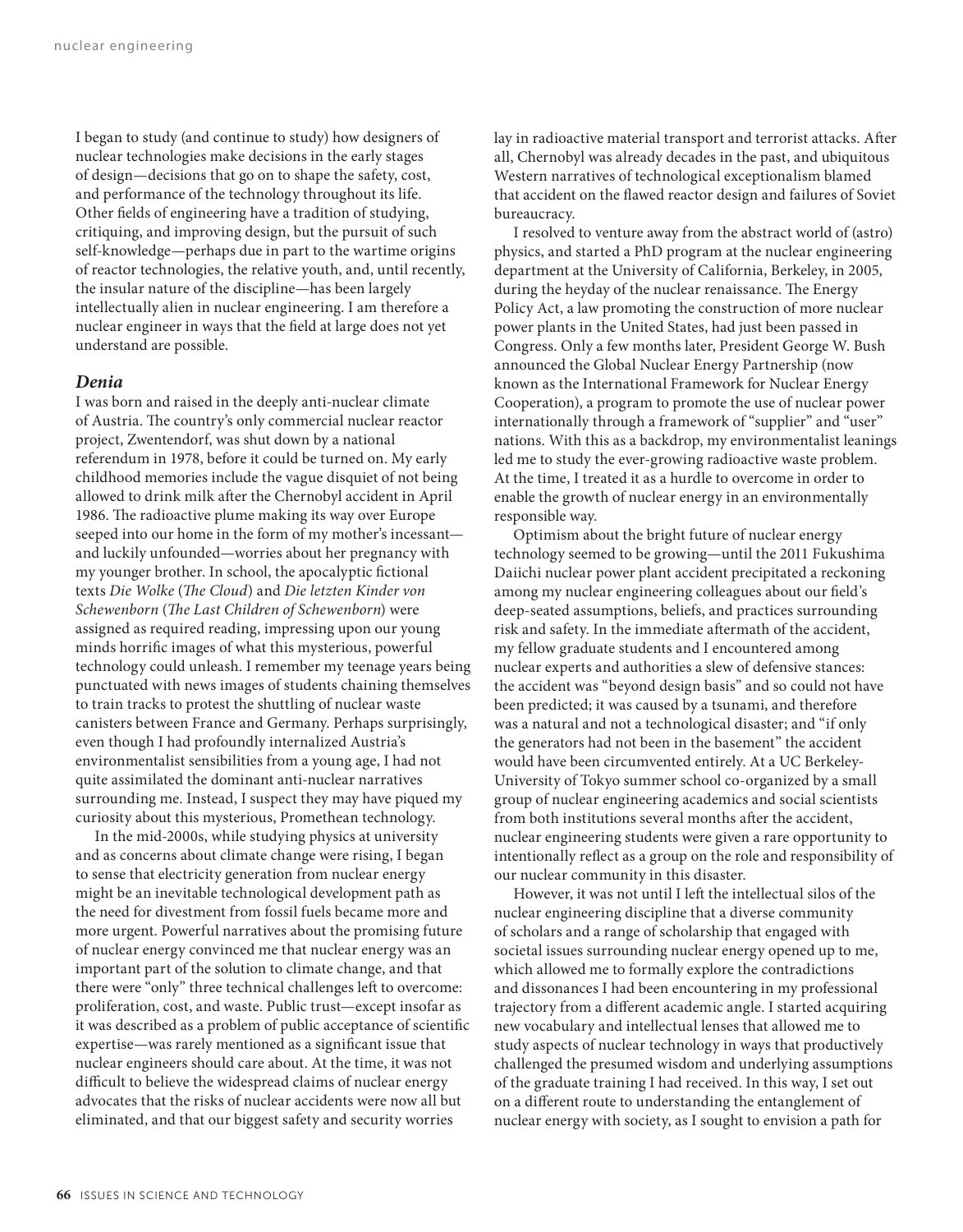the future of the nuclear engineering discipline that engaged with, rather than neglected, its complex social and political legacies.

#### **Rise and decline**

As the American nuclear industry scaled up rapidly through the 1960s and 1970s, and as companies such as Westinghouse and General Electric (at that time the corporate giants in the nuclear realm) captured domestic and international nuclear markets, nuclear engineering departments grew in both size (of students and faculty) and number across the country. Most nuclear engineering textbooks, written over this period and still widely used today, cemented the field's attachment to building nuclear reactors. These textbooks presented the future of the academic discipline of nuclear engineering not as being one that expanded the frontiers of knowledge, but as one in which nuclear reactors were built in increasingly large numbers around the world. It is not an exaggeration to say that these first-generation nuclear engineers imagined that their technological designs would save the world. As Lamarsh and Baratta's well-known and still widely used textbook puts it in its 2001 edition, "nuclear engineering is an endeavor that makes use of radiation and radioactive material for the benefit of mankind." The aspiration remains.

Nuclear engineers, both professional and academic, have thus, since the inception of the field, positioned themselves as advocates of the technologies they design. We have come to equate the future of our field with the fortunes of nuclear technologies. This stance of uncritical attachment, perhaps common to all fields of engineering, is especially problematic in our own, given that nuclear technologies have been so bitterly contested. The identity of nuclear engineering is thus expressed not just as a field of research and practice but as a form of political advocacy. The field is intellectually and morally compromised, its interests contrary to any obligation to understand and question its own assumptions, commitments, and biases.

The field of nuclear engineering must reexamine its pedagogical premises so that its professionals are trained to handle the field's technological, political, and environmental legacies in ways that resolve this conflict of interest. Such training demands more than the teaching of responsible engineering conduct and research practices that existing courses in engineering ethics typically offer. While important and necessary, those courses rarely bring critical theories and insights from intellectual and analytical traditions outside engineering to bear on the challenge of integrating principles of equity and justice into the education of engineers. We nuclear engineers must cultivate dual identities as both designers and critics of the technologies we build if we want to do our best work and serve and be trusted by society.

Just as the fortunes of academic nuclear engineering as a field tracked the rapid ascent and development of nuclear energy technologies, so, too, did they track nuclear energy's decline. By the late 1970s, lower-than-expected increases in electricity demand in some nations had led to the cancellation of tens of nuclear plant construction projects, a trend that continued in the aftermath of the 1979 Three Mile Island accident in the United States. The decade that followed saw the pursuit and then abandonment of the Clinch River Breeder reactor project, which was meant to prototype and demonstrate what was regarded, at the time, as the upcoming "advanced" nuclear reactor technology. A shrinking reactor market coupled with shrinking Department of Energy outlays for nuclear technology research and development inevitably led to a decline of nuclear engineering departments across the country. Some were shut down entirely and others absorbed into various fields of engineering. A handful, with reduced numbers of faculty and students, retained a distinct intellectual identity and have since continued to define the evolution of the field. The departments where we trained, at MIT and UC Berkeley, are in this group.

## **The past and present dilemmas of our field—technical, social, political, economic, and ethical—are profound, and cannot be solved by simply picking a side and working within it.**

The field, for many decades, has been an inward-looking one, and its rise and decline have followed directly from this insularity. Because nuclear engineers have historically molded their discipline around the design, analysis, and development of existing or near-future technologies, they have created a path dependence on the nature of the problems and research questions with which they have been concerned. The pursuit of these research questions has led to an increasingly intellectually siloed and isolated field that has been able to sustain itself only by drawing on a limited set of funding sources, whose very availability is also contingent on the state of the nuclear sector. During the decades when nuclear energy was in retreat, the field was forced to shrink against its will, and its advocacy stance has typically been defensive and oriented toward solving the field's problems through technological fixes—an approach that has found considerable support today among some experts and advocates working to solve climate change. In the 1980s, following the Three Mile Island nuclear power plant accident, which, as nuclear engineers generally concurred, had been caused by "human error," reactor designers resolved increasingly to diminish the role of independent human decisions in nuclear systems by making them "walkaway" or "passively safe" and "idiotproof." These tendencies were amplified after the Fukushima Daiichi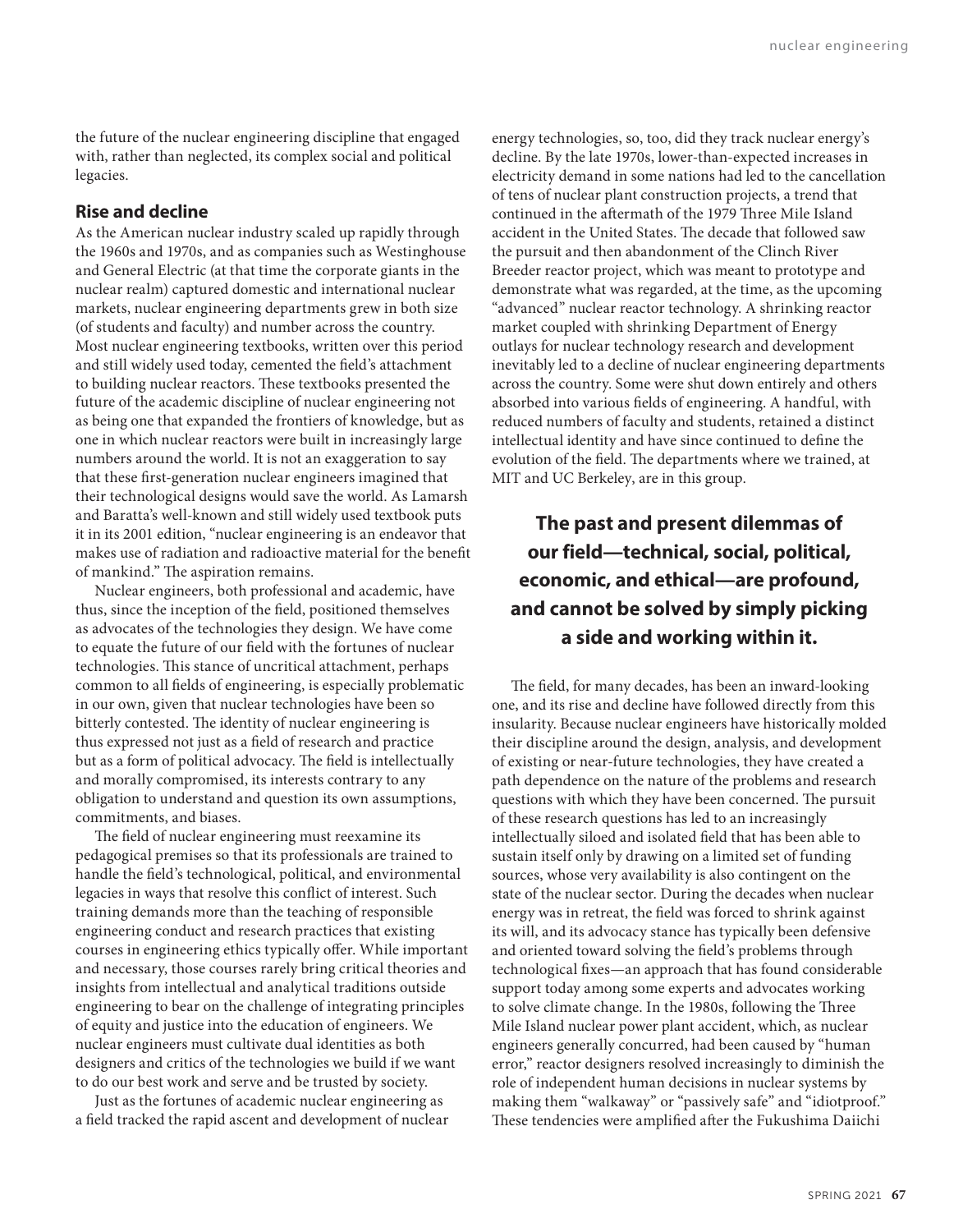accident. Although such thinking has led to advances in reactor design and potential improvements in safety, it has far from addressed the central dilemmas of the field—dilemmas that are beyond the reach of technological fixes.

#### **Safety in numbers?**

When imagined and designed in the 1950s, commercial nuclear power reactors were, for that time, simultaneously one of the most complex peacetime technologies humankind had ever created, and also potentially the riskiest. Before nuclear reactors could be scaled up for practical use and built in significant numbers, the question of their safety or their riskiness had to be transformed into a knowable, more tractable problem. This is an endeavor that has taken many decades and that, in many ways, still continues.

An early study into the riskiness of nuclear reactor technologies was published in 1957 by the Atomic Energy Commission. Commonly known as the "Brookhaven Report, its findings were sobering. The authors had made a number of simplifying assumptions in their analysis, such as the absence of a reactor containment vessel, and the vaporization of the radioactive fuel into easily dispersible micron-sized particles. These assumptions yielded the staggering result of \$7 billion (in 1957 dollars) for the potential cost of a nuclear accident—a number that simultaneously gave both government agencies and the private sector pause and led to a series of new questions. How accurate were these numbers? What was the true cost of a nuclear reactor accident? What was the likelihood of an accident occurring? And if truer estimates could be determined, what general guidelines, if any, could be used to make decisions about this risky but potentially beneficial technology? Although the authors of the analysis had calculated an exceedingly low probability of occurrence of nuclear accidents, the accuracy of that number remained as uncertain as the cost estimate.

To respond to such questions and uncertainties, nuclear engineers, while arguing for the safety of their reactor designs, relied on a definition of risk that was widely adopted in engineering disciplines: the product of a probability of a failure (in this case, of a nuclear accident) and the consequences of that failure (typically a cost estimate). The fact that the probability of an accident could never be empirically demonstrated did not deter the adoption of this formalized approach to risk. Indeed, for nuclear engineers, who wanted to demonstrate the viability of their technology, this definition of risk soon became not just a decisionmaking heuristic but also a pedagogical tool. As controversies around nuclear power expanded in the late 1960s and 1970s, nuclear engineers adopted the prescriptions offered by the emerging field of risk studies, which framed the public as irrational, emotional, neglectful of probability, and monolithic in its ignorance. The problem of risk thus became a problem of "public acceptance," which could be secured by educating the public about risk calculations.

Coupled with nuclear engineers' allegiance to the quantitative dimensions of risk, this vision of irrational laypeople has created an enduring expert-public divide. But risk is not a narrowly quantifiable concept. Even as a formal exercise in quantification, Fukushima showed, again, that neither probabilities nor consequences can be known in advance. In light of this imperfect knowledge, Fukushima also helps make clear that there can be many legitimate ways to think about risk. Even among scientists and engineers there has been significant disagreement about the risks of nuclear energy. One major challenge for nuclear engineering is to acknowledge that its way of framing the interpretation, assessment, and management of risks is incomplete and limited.

But this challenge comes with an opportunity: to invite other ways of sense-making about risk into solving a shared problem together. Any stance about how to think about and manage the irreducible uncertainties surrounding nuclear accidents is inherently the product of a subjective, valueladen exercise. Concerns about geographic and temporal scale, aesthetics, distribution of benefits, modes of ownership, governance and accountability, and alternative sources of energy, not to mention the unsolved legacy of nuclear waste, all bring entirely legitimate dimensions to discussions of what risk really is and how it should be conceived and managed. This complexity demands an approach to risk built on humility rather than overconfidence and reliance on methodological rigidity. It opens up the problem of risk to diversity of thought that makes a "solution" to a problem more robust and sustainable, a humble approach to problemsolving that includes all sorts of voices—lay and expert. Such an inclusive approach to thinking about nuclear risk is not only capable of identifying new, more satisfying routes to problem-solving; it is also part of the broader, ongoing, deliberative process by which humans make sense of their existence, and so is in and of itself an act of equity and justice.

#### **How to breed a three-eyed fish**

We nuclear engineers have a responsibility to understand that we are just as much part of society as we are servants of it, and that our decisions about research and design are limited by our discipline-bound understanding of the world. Probabilistic risk assessments have value and utility. But even beyond the deep uncertainties inherent in assigning discrete numbers to the behavior of complex systems, mathematical models or formal analysis cannot adequately capture environmental, social, cultural, aesthetic, and ethical factors of risk. We nuclear engineers need ways to engage with these dissonances and sit with the discomfort that arises from not being able to put messiness, complexity, contradiction, and paradox into a box and assign numbers to it.

And more: we need to understand and teach future